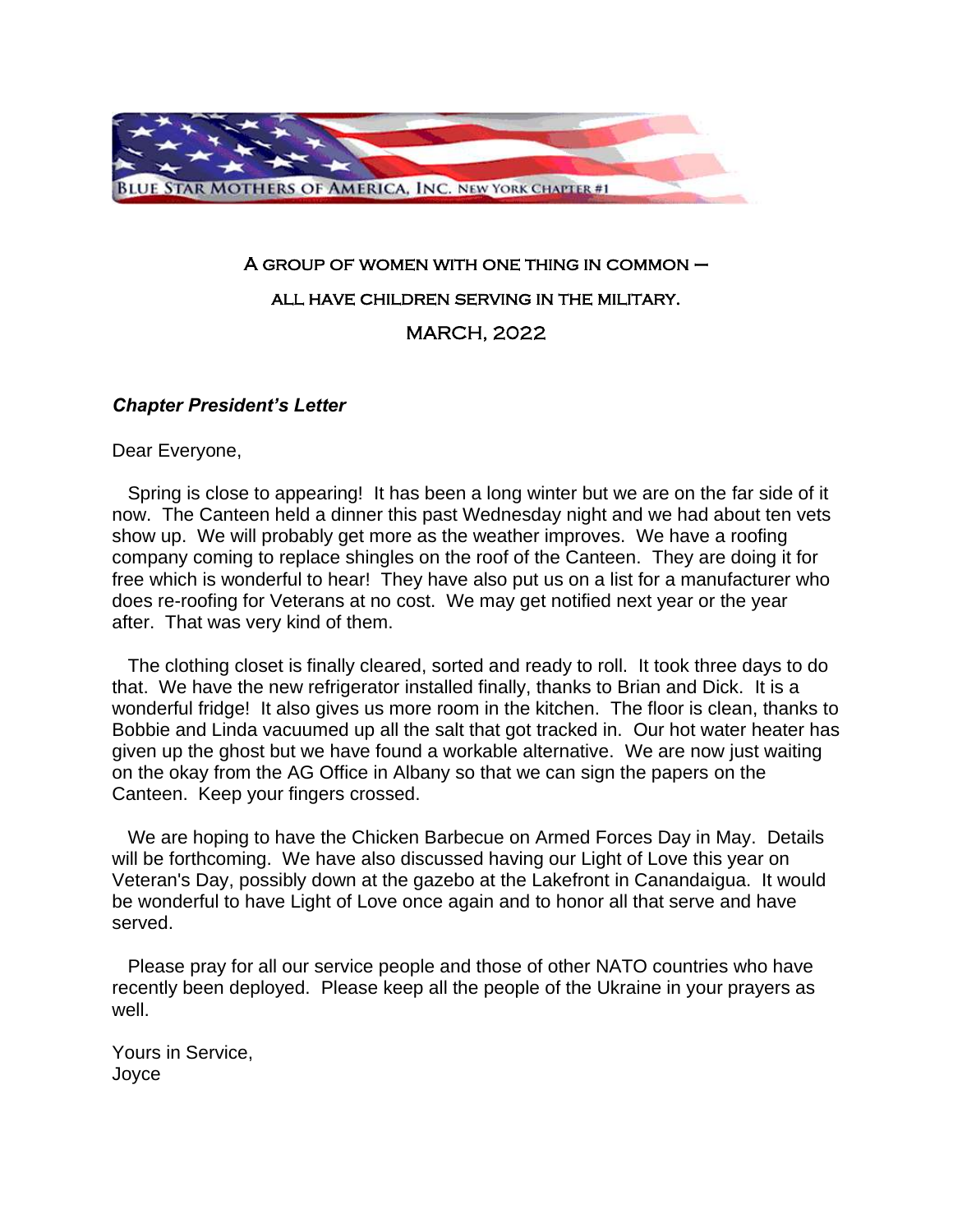**Results from elections held on October 9, 2021 Blue Star Mothers - New York #1 Elected Executive Board for 2021-2022** President – Joyce Mader 1<sup>st</sup> Vice President - Nancy Bardeen 2<sup>nd</sup> Vice President – Linda Green 3 rd Vice President – Valerie Haynes Recording Secretary – Peg McCarthy Financial Secretary - Bobbie Metcalfe Treasurer – Beth Olson

The following positions are appointed. Corresponding Secretary – shared by Jean Burlingame and Bobbie Metcalfe Chaplain – Nancy Bardeen Historian – Jane Hallstead Parliamentarian – Peg McCarthy Patriotic Instructor – Ann Wido Sgt. at Arms – Linda Green

As of March 4<sup>th</sup>, 2022, there are 39 moms and as of November, 2021, there are 44 associate members.

\_\_\_\_\_\_\_\_\_\_\_\_\_\_\_\_\_\_\_\_\_\_\_

BSMA NY#1 donated and paid for 40 wreaths to be placed on the graves of our Veterans through Wreaths Across America in December, 2021.

Announced at the March meeting, clothing donations for the Canteen are not needed at this time. AMVETS donated food to the Canteen recently.

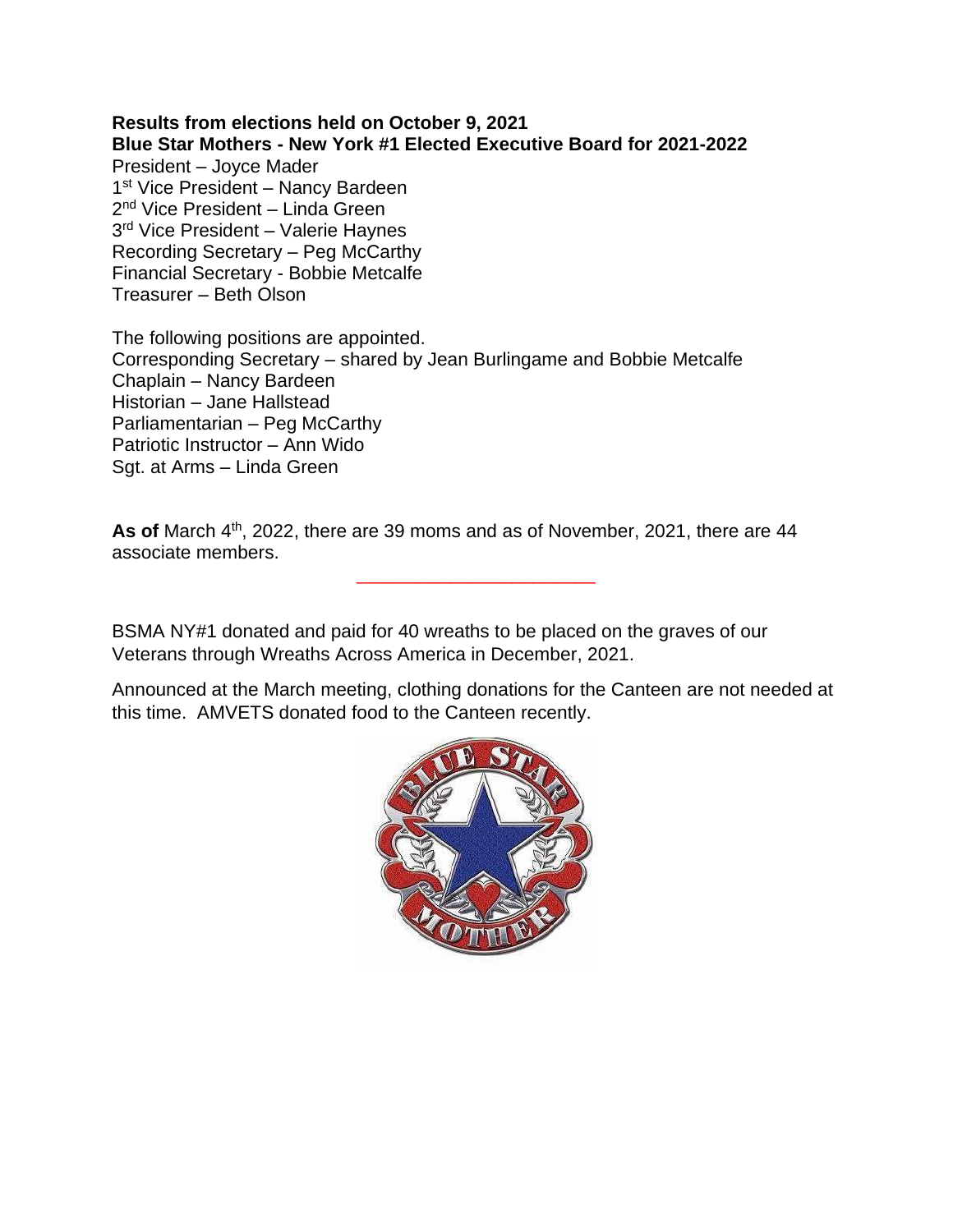A new Samsung refrigerator (from Loews) for the Canteen was purchased and installed after approval by membership.



A chicken BBQ is tentatively planned for May 14th, 2022. This is Armed Forces Day. As it is early in the season, we hope for a great turnout!

BSMA National Convention is July 25-30 in Long Beach, California.

Next meeting is Saturday, April 9<sup>th</sup>, which is Joyce's 39<sup>th</sup> birthday (again).

## **Ongoing BSMA NY#1 Fundraisers**

*Window car clings are available for all military branches. Contact Bobbie at 585-200- 0121 for more information on other items and to order.* 

*Keep collecting those used cell phones and toner cartridges (URGENT NEED) from your printers. Also, any scrap metal, wire, old stoves, refrigerators, or other metal items are needed. We get cash for them! Please contact Bobbie Metcalfe.* 

Interested in contributing information for a future newsletter? The next newsletter will be published in June, 2022; the deadline is the  $15<sup>th</sup>$  of the month. Please send MaryAgnes (mother of two Marines and godmother of a Soldier) an email at [mamcavoy@aol.com](mailto:mamcavoy@aol.com) should you wish to submit information. Please do check our